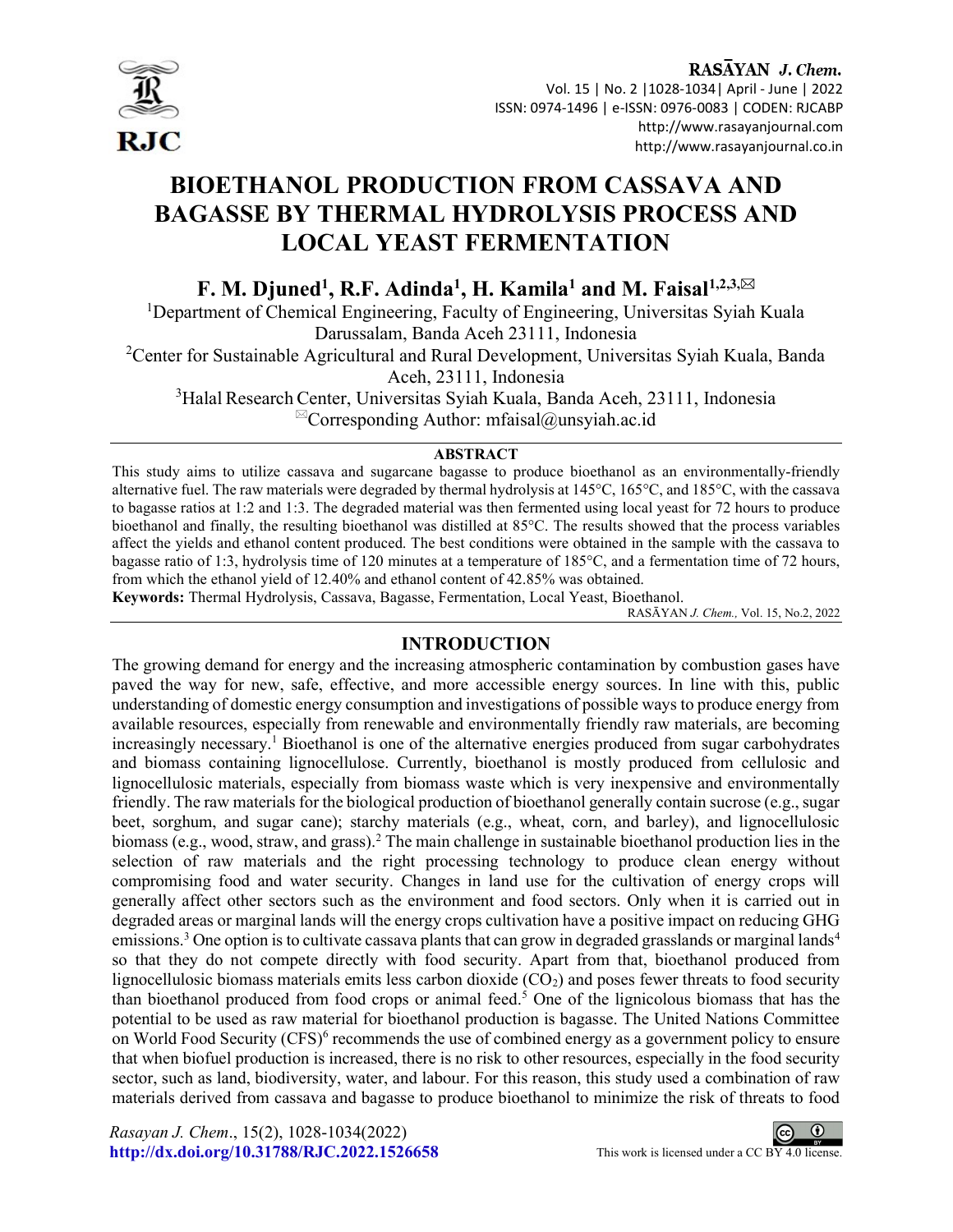### RASAYAN J. Chem. Vol. 15 | No. 2 |1028-1034| April - June | 2022

security. Bagasse (a complex polymer of cellulose, hemicellulose, and lignin) is a plentiful, renewable waste that can be used as a low-cost raw material in a variety of processes, including fermentation, biocatalysis, and chemo-catalysis, to produce value-added products such as biofuels, biopolymers, and other important and useful chemicals.<sup>7</sup> In addition, bagasse contains sugar, one of the raw materials for biological bioethanol production. In such a production, sugar conversion is carried out through direct fermentation. Meanwhile, cassava has a high starch content, where the conversion of starch into ethanol is carried out through starch hydrolysis to form sugar as cassava contains 83.8% starch. Thus, the combination of cassava and bagasse is expected to increase the levels of bioethanol produced.<sup>8</sup> The conversion of starch and lignocellulosic materials into bioethanol involves three stages pre-treatment, fermentation, and purification. Pre-treatment steps are required for the destruction of the rigid lignocellulosic structure and the hydrolysis of polysaccharides (i.e., cellulose and hemicellulose) into monosaccharides. Increasing the concentration of monosaccharides in the hydrolyzate is very important to obtain a high concentration of ethanol.<sup>9</sup> Many pre-treatment methods have been developed to break down lignocellulosic biomass for bioethanol production including the use of banana peels with acid hydrolysis process, bagasse with enzymatic hydrolysis<sup>10</sup>, and alkaline hydrolysis using NaOH.<sup>11</sup> The utilization of these processes in the production of bioethanol is still not effective because it has a complicated process, uses chemicals that are not environmentally friendly, and requires high costs. Therefore, other methods are needed to degrade the lignocellulosic structure with a simpler process, avoid the formation of by-products that can inhibit further processes, and cost less. One of those methods is thermal hydrolysis. The thermal hydrolysis process is a process involving high pressure and temperature to break down organic compounds into low-molecularweight organic acids.<sup>12,13,14</sup> The advantage of this process is that the hydrolysis process by heat treatment does not require further steps such as pH adjustment or the use of a catalyst.

This study aims to utilize bagasse and cassava for bioethanol production by a fermentation process assisted by thermal hydrolysis. Fermentation was carried out using mixed culture local yeast containing microbes such as Saccharomyces cerevisiae, Pichia sp, Kluyveromyces sp, Candida sp, Sporotrichum sp, K. marxianus, and moulds/filamentous fungi as microorganisms to convert glucose into alcohol and carbon dioxide. This mixed culture local yeast was chosen because this type of yeast is still rarely used in bioethanol production. Several studies in bioethanol production generally use a single culture such as Saccharomyces cerevisiae in the fermentation stage.<sup>15</sup>

#### EXPERIMENTAL

The hydrolysis reactor was designed to be oval and uses anti-corrosion materials so it is safe to use at high temperatures. The reactor is equipped with a metal enclosure and can be operated up to 200°C. Samples in the form of cassava and bagasse were mashed and dried for 2-3 days to reduce the water content. Then the sample was mixed with 2000 mL of distilled water with cassava to bagasse ratio of 150:300g (1:2) and 150:450g (1:3). The samples were then hydrolyzed at temperatures of 145, 165, and 185°C for 60, 90, and 120 minutes to form a slurry. Then the tank was removed and put into a bucket filled with cold water to stop the reaction. The outcome of the hydrolysis was put into a fermentation container, to which local Aceh yeast with a concentration of 5% w/w was added. The sample was stirred until the yeast was evenly mixed, then fermented for 72 hours at room temperature under anaerobic conditions. Such fermentation usually forms three layers, with the bottom layer being a precipitate, and the top layer being water and ethanol. Water and ethanol were separated from the precipitate using a separatory funnel, after which further filtration was carried out on filter paper. Furthermore, purification was carried out using a distillation apparatus to separate water and ethanol at 85°C. Finally, chemical compounds or components in the bioethanol were identified using a Fourier Transform Infrared (FTIR) Spectrophotometer and Gas Chromatography (GC). Analysis of the physical characteristics of the bioethanol product was carried out by calculating the yield, density, viscosity, and pH.

## RESULTS AND DISCUSSION

## Effects of Weight Ratio and Hydrolysis Time and Temperature on Bioethanol Yields

The hydrolysis process aims to break lignin bonds, remove lignin and hemicellulose content, damage the cellulose crystal structure, and increase the porosity of the material being processed. Damage to the crystalline structure of cellulose will make it easier for cellulose to decompose and be converted into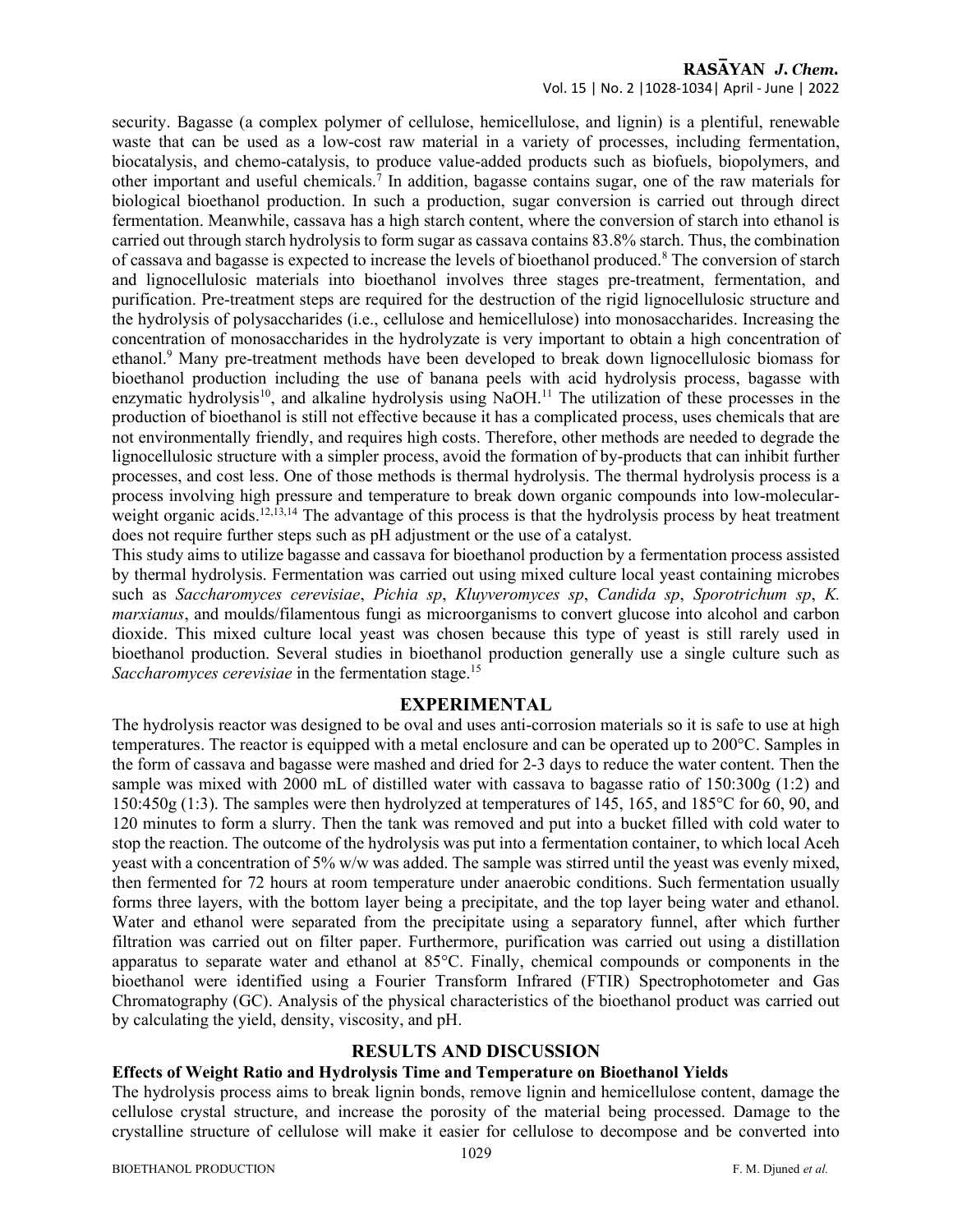## RASAYAN J. Chem. Vol. 15 | No. 2 |1028-1034| April - June | 2022

glucose. In addition, hemicellulose decomposes into simple sugar compounds such as glucose, galactose, mannose, hexose, pentose, xylose, and arabinose, among other things. Microorganisms will ferment these simple sugar compounds, resulting in the production of ethanol. Parameters of acid concentration, temperature, and time of hydrolysis are very important in the hydrolysis process to minimize the product in the hybrid which in turn increases the ethanol yield in the fermentation process.<sup>16</sup> Figure-1 shows the effect of hydrolysis temperature on the yield of bioethanol produced. Hydrothermal pre-treatment at high temperature and pressure led to the disintegration and separation of the lignocellulosic matrix. Most of the hemicellulose and some of the lignin could be degraded during hydrothermal treatment. Therefore, an increase in temperature and hydrolysis time will increase the yield obtained, which is resulted from the increasing number of sugar monomers being broken down and their bonds degraded. Ethanol production increased because the lignin content of the solid residue decreased.<sup>17</sup> 135 145 155 165 175 185 Bioethanol Yield, %





Figure-2 also shows the effect of hydrolysis time on bioethanol yield at various cassava to bagasse ratios. The bioethanol yield which was obtained at the ratio of 1:2 and 1:3 at the hydrolysis time of 60, 90, and 120 minutes and the hydrolysis temperature of 185°C were directly proportional. The highest bioethanol yield (12.40%) was obtained from the sample in a 1:3 ratio with a hydrolysis time of 120 minutes at 185°C. The result is higher than that in previous studies using bagasse with a thermal hydrolysis process, which resulted in a lower ethanol yield  $(11\%)$ .<sup>18</sup>



Fig.-2: Effects Of Hydrolysis Time on Bioethanol Yields

#### Effects of Weight Ratio and Hydrolysis Time and Temperature on Bioethanol Content

In the hydrothermal process, there will be ionization of water which produces  $H^+$  ions in the subcritical region. The production of H<sup>+</sup> ions which increases with increasing operating temperature can cut more glycosidic bonds in cassava and bagasse biomass.  $H^+$  ions will attack the glycosidic bonds in starch, causing instability due to the transfer of carbon-oxygen electrons to form monomers and oligomers from polysaccharides, thereby forming reducing sugars which get higher as the hydrothermal temperatures rise.<sup>19</sup> In Fig.-3 it can be seen that the hydrolysis time and temperature greatly affected the bioethanol content produced. In the 1:3 sample, 60-minute hydrolysis at the temperatures of 145°C, 165°C, and 185°C, the ethanol content produced was 36.63; 44.19; and 46.03% consecutively. Then, at 90 minutes the ethanol content became 38.63; 47.07; and 46.94%. Meanwhile, at 120 minutes of hydrolysis, the ethanol content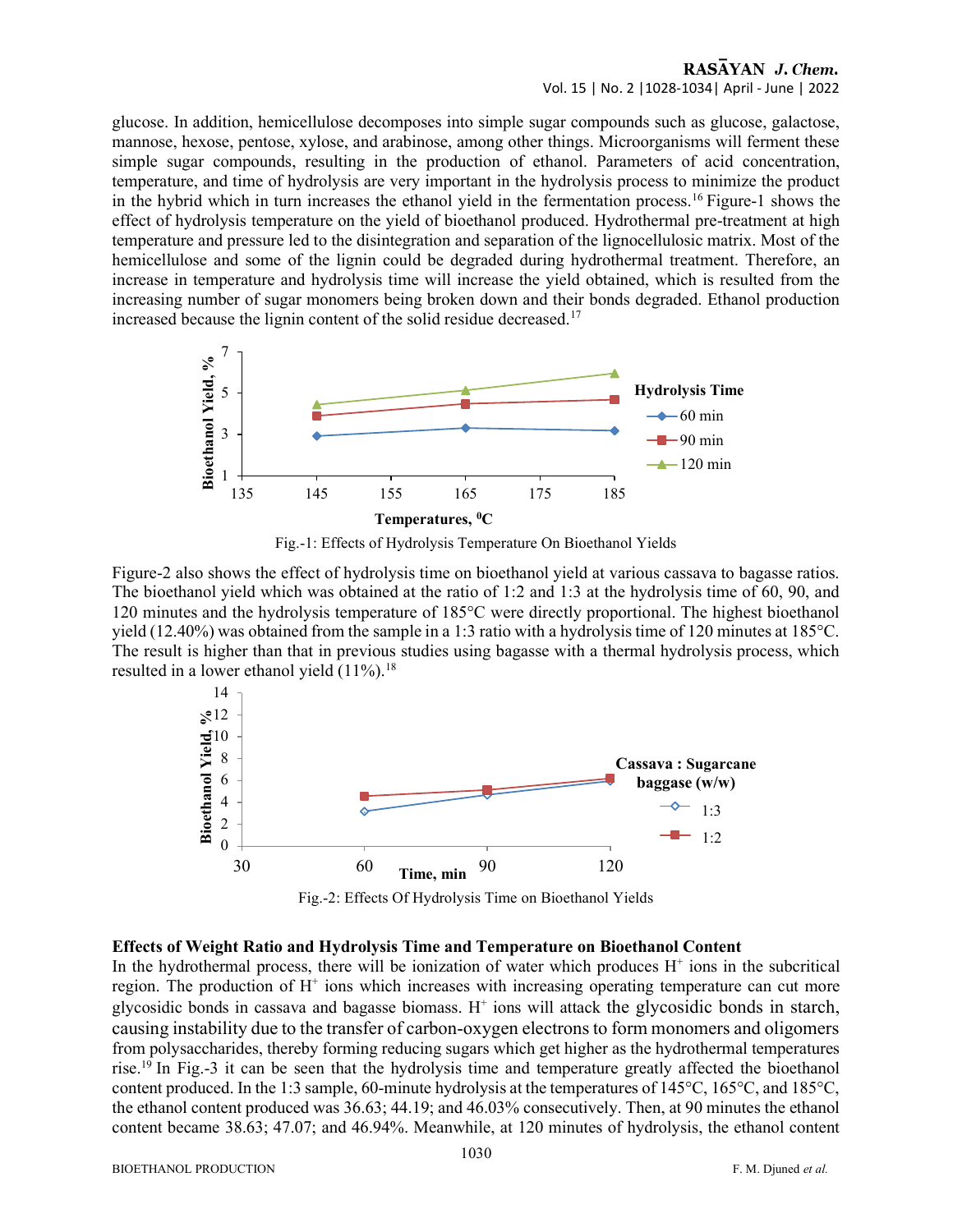## RASAYAN J. Chem. Vol. 15 | No. 2 |1028-1034| April - June | 2022

rose to 38.56; 54.06; and 58.48%. In other words, as the hydrolysis time and temperature increase, the ethanol content produced also increases. The rise of the temperature of the water as a solvent to approach the critical point in the hydrolysis process can increase the production of hydronium ions  $(H<sub>3</sub>O<sup>+</sup>)$  and hydroxide (OH). This makes various reactions with water more likely and follows the Arrhenius law of reaction rate constants. The high ionization product indicates that there is a strong acid and a strong base at the same time.<sup>20</sup> Due to the presence of these acids and bases, water used as a solvent in the hydrolysis process will act as a degradation agent, where lignin will be degraded so that starch, cellulose, and hemicellulose which are glucose in polymer form will be broken down into glucose in the form of monomers.<sup>21</sup> Then the increasing hydrolysis temperature and time will cause more lignocellulosic bonds to be broken and separated so that more glucose will decompose. An increase in the decomposed glucose will have an impact on increasing ethanol content due to more sugar being converted through the fermentation process.<sup>22</sup> point in the hydrolysis process can increase the production of hydronium ions  $(H<sub>2</sub>O')$  and<br>
COH). This makes various reactions with water more likely and follows the Arthenius law of<br>
cenostants. The high ionization pr



Fig.-3: Effects of Hydrolysis Temperature on Ethanol Content at Cassava To Bagasse Ratio 1:3

Figure-4 shows that the ethanol content increases along with the increase in the cassava to bagasse ratio. At 1:2 ratio and 185°C hydrolysis temperature and 60, 90, and 120 minute hydrolysis time, bioethanol content obtained was 20.28; 22.98; and 30.34% respectively while at 1:3 ratio and 185°C, the bioethanol content was 46.03; 46.94 and 58.48% for 60, 90, and 120-minute hydrolysis time respectively. In a previous study, in the bioethanol production process from sugarcane bagasse with the addition of hydrolyzate in the form of acid, the bioethanol yield was lower  $(2.51\%)$ ,<sup>23</sup> and when raw materials were combined, the ethanol content obtained would jump significantly to the range of 10.60%-42.85%. This proves that the combination of raw materials will produce higher ethanol content.



#### Characteristics of FTIR and GC

FTIR analyzes the chemical structure by identifying the functional groups present in each sample analyzed. The identification of each specific bond absorption of each functional group serves as the foundation for the interpretation of the infrared spectrum, which is a complex process. The results of the functional group analysis using FTIR are in the form of a spectrum so that the functional groups obtained can be analyzed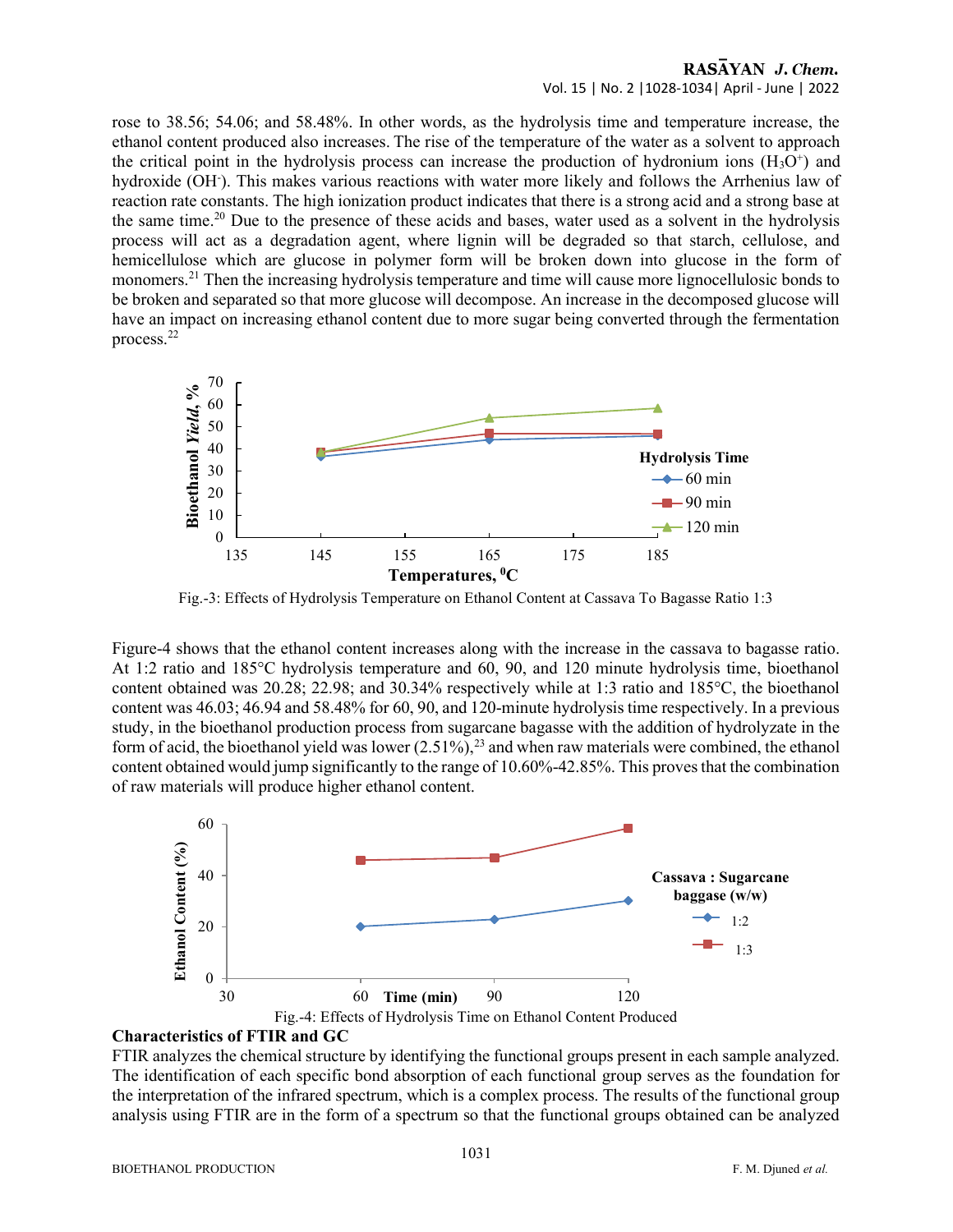based on the resulting wavenumber. Figure-5 shows the FTIR spectra of ethanol. Identification of the functional groups of bioethanol and ethanol is presented in Table-1.

| Wave Numbers, cm <sup>-1</sup> |            |                          |  |
|--------------------------------|------------|--------------------------|--|
| Ethanol                        | Bioethanol | <b>Functional Groups</b> |  |
| 1100                           | 1043.49    | $C=O$                    |  |
| 2900-3000                      | 2985.8     | C-H                      |  |
| 3230-3550                      | 3259.70    | $O-H$                    |  |





FTIR results show that at wavenumber 3259.70 cm<sup>-1</sup> there is strong and wide absorption, indicating that there is an interaction between electronegative O molecules with positive H which forms hydrogen bonds. The O-H bond in alcohol absorbs at a higher wavenumber than an acid, which is between 3230-3550 cm<sup>-1</sup>. Small or weak absorption in the wavenumber region of 2900-3000 indicates the presence of asymmetric and symmetrical C-H bonds of CH2. In the spectra, a stretch area is seen with a wavenumber of 1639.49 cm-1, where at a wavenumber of around 1600-1700cm-1 there is absorption indicating the presence of O-H bending bonds, while absorption at a wavenumber of 1100 cm<sup>-1</sup> indicates a stretching C-O bond. Accordingly, it can be identified that the sample has O-H, C-H, and C-O bonds. This indicates that the sample from the experimental results is ethanol and is following the spectra of the standard solution as shown in Figure-5. Energy from infrared radiation is absorbed at a specific frequency by each signal, resulting in bond vibrations within the molecule as a result of the energy absorption. A variety of signals are easily used to identify a particular type of bond in a molecule. The area to the right of the diagram (from 1500 to 500 cm-1) usually contains very complex absorbent forms. This is because all types of molecules absorb in this region. Based on the data of ethanol standard area, further data on the retention time of the bioethanol and its concentrations were obtained and are presented in Table-2.

| Table-2: Results of Bioethanol Analysis by GC |                       |                  |  |  |  |
|-----------------------------------------------|-----------------------|------------------|--|--|--|
| Percent Bioethanol                            | <b>Retention Time</b> | Area             |  |  |  |
| $\frac{1}{2}$                                 | (min)                 | $($ Counts*s $)$ |  |  |  |
| 10.60                                         | 3.94                  | 78.201           |  |  |  |
| 42.85                                         | 3.94                  | 329.998          |  |  |  |

| Table-2: Results of Bioethanol Analysis by GC |  |
|-----------------------------------------------|--|
|-----------------------------------------------|--|

The results show that the ethanol content of 10.60% and the retention time of 3.94 minutes have an area of 78.201, while the ethanol content of 42.85% has a retention time of 3.94 and an area of 329.998. These results indicate that in this sample there is only ethanol produced from distillation with the glucose fermentation process in cassava and bagasse. The process of glucose fermentation produces ethanol.

#### Test Results of Bioethanol Physico-Chemical Characteristics

Samples of bioethanol obtained at optimum conditions were taken, to which the testing of physical and chemical characteristics including density, viscosity, pH, and ethanol content was performed. The results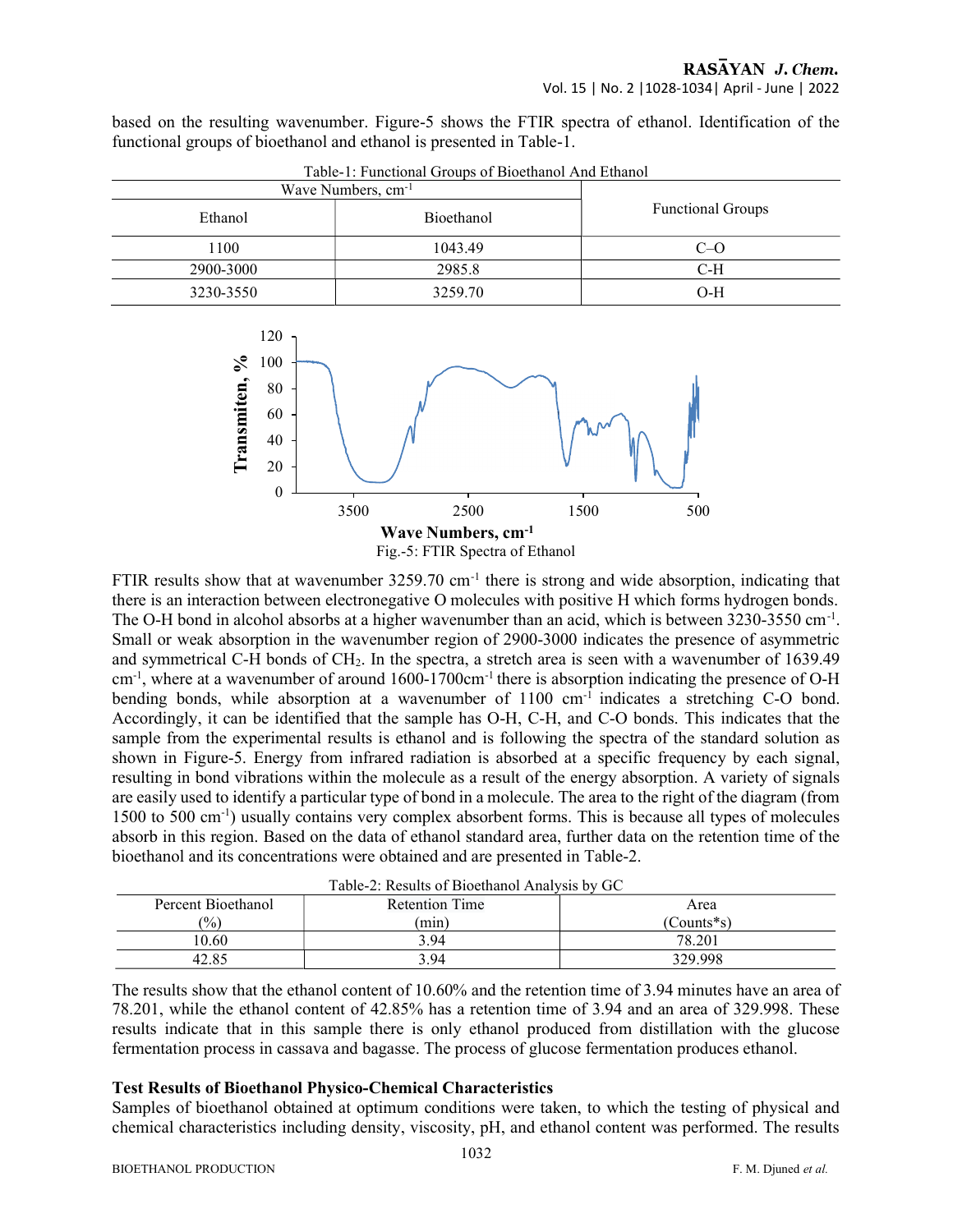were then compared with the standards in the SNI (the Indonesian National Standards).<sup>24</sup> This was carried out to see whether the bioethanol produced is in accordance with SNI so that the product feasibility can be determined. Table-3 shows the physicochemical characteristics of bioethanol that this study produced.

| Table-9. I hysico-chemical characteristics of the Blochlandi I founced |                                      |                          |                       |  |  |
|------------------------------------------------------------------------|--------------------------------------|--------------------------|-----------------------|--|--|
| Parameters                                                             | Unit                                 | Bioethanol in this study | SNI No. 7390: 2012    |  |  |
| Densities                                                              | (g/mL)<br>Temperature $20^{\circ}$ C | $0.886 - 0.982$          | Max. 0.7890           |  |  |
| <b>Viscosities</b>                                                     | $mm2/s$ , cSt                        | $0.811 - 1.207$          | $1.16 - 1.17$         |  |  |
| pH                                                                     | $\overline{\phantom{a}}$             | $4.0 - 7.0$              | $6.0 - 9.5$           |  |  |
| Solubility                                                             |                                      | Soluble                  | Max. 0.7807           |  |  |
| Colour                                                                 | -                                    | Clear<br>(colourless)    | Clear<br>(colourless) |  |  |
| <b>Bioethanol</b><br>content                                           | $(\%)$                               | $8.96 - 42.853$          | $94.0 - 99.5$         |  |  |

|  | Table-3: Physico-Chemical Characteristics of the Bioethanol Produced |  |
|--|----------------------------------------------------------------------|--|
|  |                                                                      |  |

Based on the physical and chemical characteristic tests carried out on the bioethanol sample from the study, several variables have not met the Indonesian National Standard 7390:201234 yet. The resulting bioethanol still has a high content of water as a result of a simple distillation process, in which the separation did not take place completely. In addition, since the mass of the sample used was not on a large scale, the conversion of glucose produced was very small so that during the fermentation process, the conversion of glucose into bioethanol produced a small amount of ethanol as well.<sup>22</sup>

# **CONCLUSION**

The combination of cassava and bagasse can be a promising raw material for bioethanol production. It is more suitable for the biorefinery approach due to its worldwide abundance, high carbohydrate content, and the fact that the use of these two raw materials does not compete with the available land for food and feed production. The results showed that the increase in temperature, time, and material ratio had a significant effect on the increase in the ethanol content produced. The highest ethanol concentration achieved in this study was 42.85% with a 12.40% yield in the sample with a weight ratio of 1:3 and at the hydrolysis temperature and time of 185°C and 120 minutes. The results of the physical characterization of the resulting bioethanol which included density, viscosity, and pH showed better values than those in the previous studies. The presence of special functional groups of ethanol such as O-H, C-H, and C-O groups was also identified in the FTIR analysis.

## ACKNOWLEDGEMENT

This work was funded by Universitas Syiah Kuala. The authors wish to thank the University for its Support.

# **REFERENCES**

- 1. O.R. Adetunji, P.K. Youdeowei, and O.O. Kolawole, International Conference on Renewable Energy and Power, Atlanta, Georgia, USA (2015).
- 2. L. Rozenfelde, M. Puke, I. Kruma, L. Poppele, N. Matjuskova, N. Vedernikovs and A. Rapoport, Proceedings Of The Latvian Academy of Science, 71(4), 275(2017), https://doi.org/10.1515/prolas-2017-0046
- 3. M.Lange, Energy Policy, 39(5), 2373(2011), https://doi.org/10.1016/j.enpol.2011.01.057
- 4. N. Nadir, M. Mel, M.I.A. Karim and R.M. Yunus, Journal of Applied Science, 9(17), 3068(2009), https://doi.org/10.3923/jas.2009.3068.3073
- 5. H. Zabed, J.N. Sahu, A. Suely, A.N. Boyce and G. Faruq, Renewable and Sustainable Energy Reviews, 71(C), 475(2017), https://doi.org/10.1016/j.rser.2016.12.076
- 6. High-Level Panel of Experts on Food Security and Nutrition report, FAO, Rome, Italy (2013)
- 7. S. Tyagi, K. J. Lee, S. I. Mulla, N. Garg, J. C. Chae, Applied Microbiology and Bioengineering, Academic Press,21(2019), https://doi.org/10.1016/B978-0-12-815407-6.00002-2
- 8. A. Walter and A. V. Ensinas, Journal of Energy, 35, 874(2010), https://doi.org/10.1016/j.energy.2009.07.032